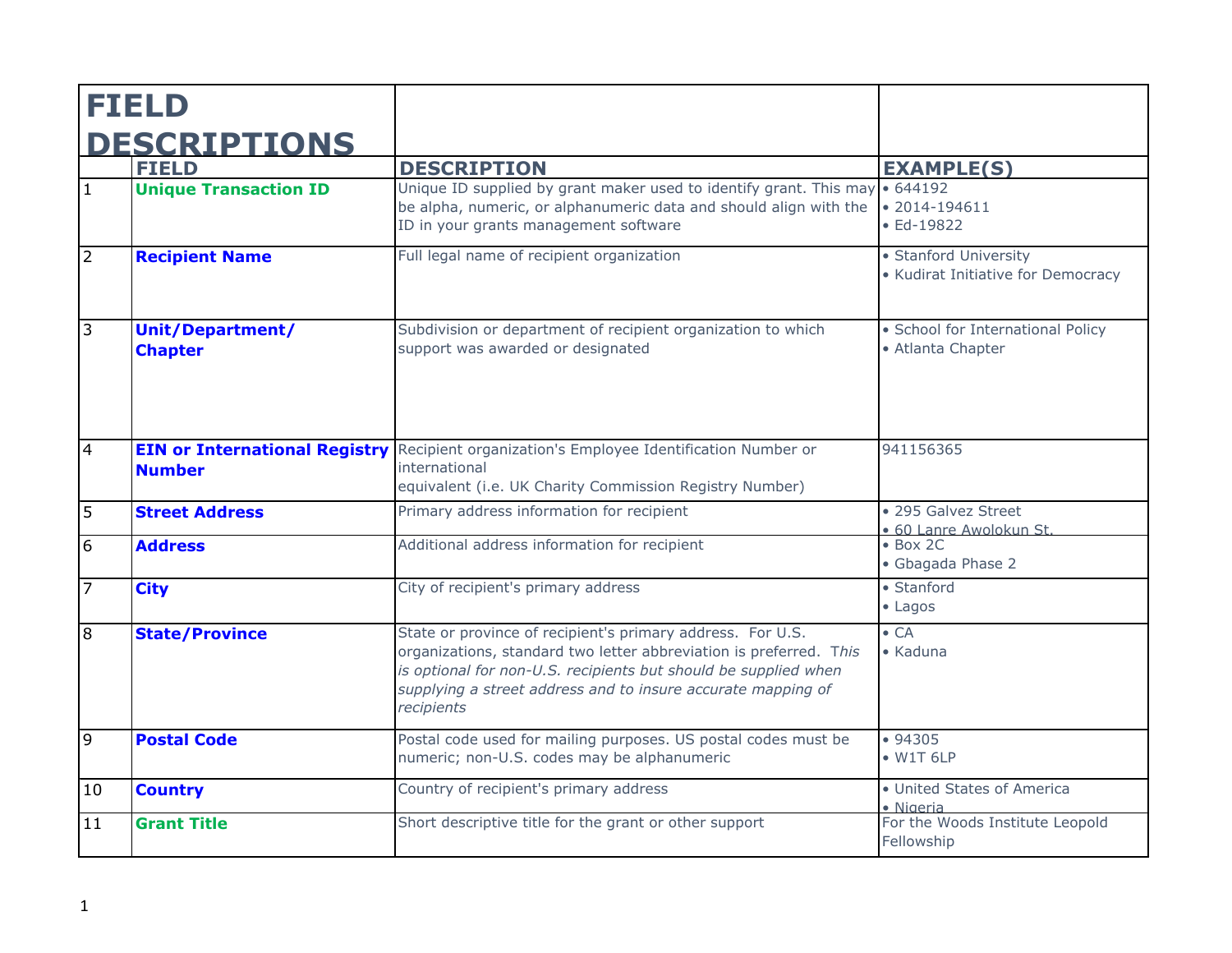| <b>FIELD</b>        |                           |                                                                                                                                                                                                                                                                                                                                                                                                                                                                  |                                                                                                                                                                                                         |
|---------------------|---------------------------|------------------------------------------------------------------------------------------------------------------------------------------------------------------------------------------------------------------------------------------------------------------------------------------------------------------------------------------------------------------------------------------------------------------------------------------------------------------|---------------------------------------------------------------------------------------------------------------------------------------------------------------------------------------------------------|
| <b>DESCRIPTIONS</b> |                           |                                                                                                                                                                                                                                                                                                                                                                                                                                                                  |                                                                                                                                                                                                         |
|                     | <b>FIELD</b>              | <b>DESCRIPTION</b>                                                                                                                                                                                                                                                                                                                                                                                                                                               | <b>EXAMPLE(S)</b>                                                                                                                                                                                       |
| 12                  | <b>Grant Description</b>  | Summary of the specific purpose or objective of the grant or other<br>support                                                                                                                                                                                                                                                                                                                                                                                    | For Spark grant to provide<br>adolescent girls with training,<br>apprenticeships and mentorships in<br>nontraditional skills, as well as<br>linking them to professional<br>opportunities in these area |
| 13                  | <b>Amount</b>             | Specific amount paid or authorized during the report's giving<br>period. Please provide either the amount for grants Paid or new<br>grants Authorized in the fiscal year. Please indicate in your cover<br>email if you are sending in payments or authorizations.<br>When reporting Authorized amounts for multiyear grants, the grant<br>should only be reported for the full value in the year it was<br>authorized to avoid duplication in subsequent years. | $•$ \$350,000<br>• E284345.94                                                                                                                                                                           |
| 15                  | <b>Currency</b>           | Currency type and/or currency symbol                                                                                                                                                                                                                                                                                                                                                                                                                             | $\bullet$ USD<br>$\bullet \in$<br>F1IR                                                                                                                                                                  |
| 16                  | <b>Fiscal Year End</b>    | Date that marks the end of the Fiscal Year associated with Report.<br>The Fiscal Year End Date must be consistent for all grants made in<br>the same fiscal year. Please format as mm/dd/yy or Month, Day,<br>Year. Four digit year will also be accepted.<br>For example, if your fiscal year end is not 12/31 all grants made<br>between 10/1/14 and 9/30/15 would be supplied with Fiscal Year<br>as 2015                                                     | $\cdot$ 09/30/2015<br>· September 30, 2015<br>• 2015                                                                                                                                                    |
| 17                  | <b>Duration in Years</b>  | Duration of funding at the time the support was awarded,<br>expressed in years. Not required if duration is provided in months                                                                                                                                                                                                                                                                                                                                   | 3                                                                                                                                                                                                       |
| 18                  | <b>Duration in Months</b> | Duration of funding at the time the support was awarded,<br>expressed in months. Not required if duration is provided in years                                                                                                                                                                                                                                                                                                                                   | 36                                                                                                                                                                                                      |
| 19                  | <b>Grant Start Date</b>   | Start date for award. Please format as mm/dd/yy or Month, Day,<br>Year                                                                                                                                                                                                                                                                                                                                                                                           | $\overline{\bullet}$ 1/15/2015<br>· January 15, 2015                                                                                                                                                    |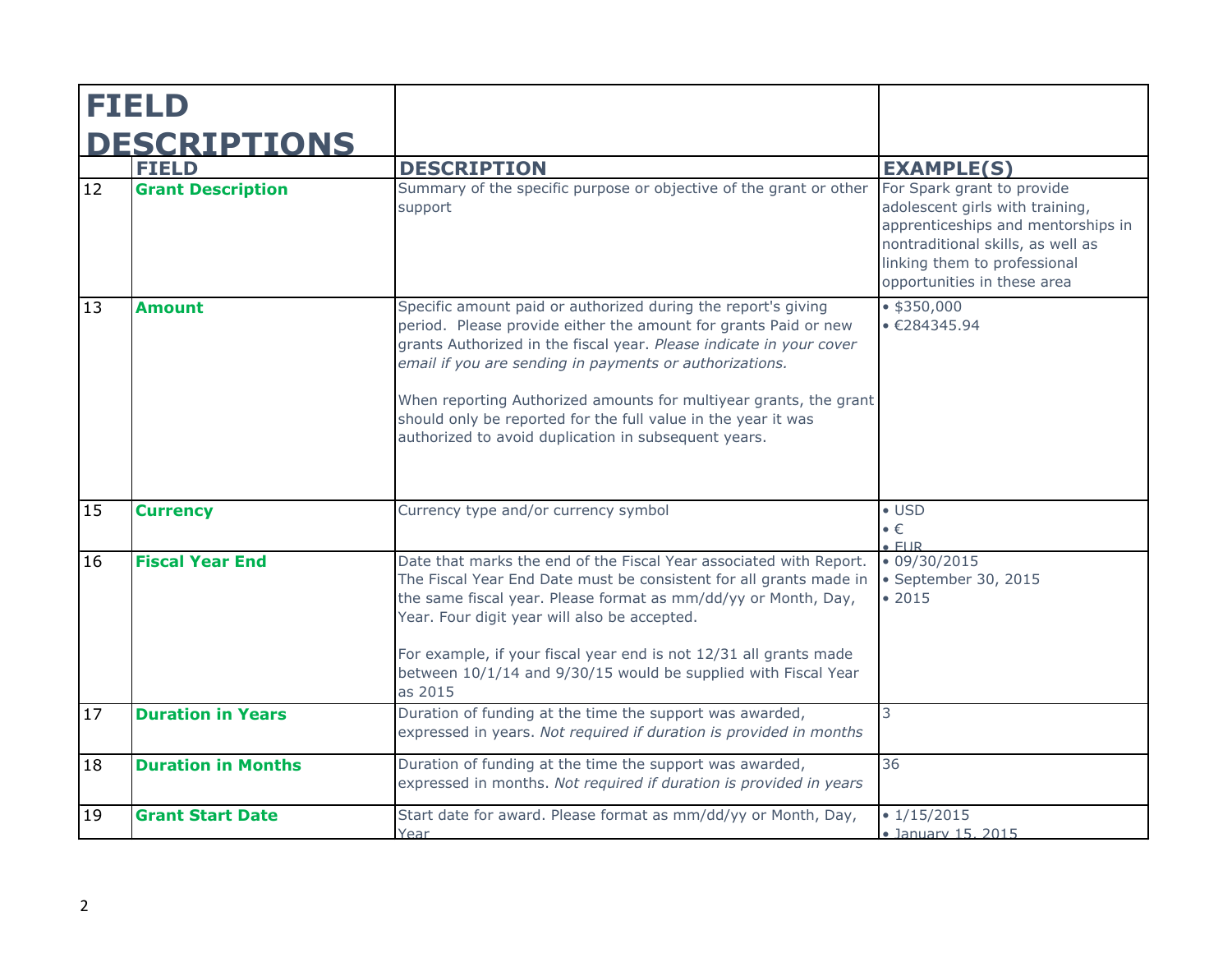| <b>FIELD</b>        |                                  |                                                                                                                                                                                                                                                                                                                                                                                                                                                                                                                                                                                                                                                                                                                                                                                                                                                                                                                    |                                                                                                        |
|---------------------|----------------------------------|--------------------------------------------------------------------------------------------------------------------------------------------------------------------------------------------------------------------------------------------------------------------------------------------------------------------------------------------------------------------------------------------------------------------------------------------------------------------------------------------------------------------------------------------------------------------------------------------------------------------------------------------------------------------------------------------------------------------------------------------------------------------------------------------------------------------------------------------------------------------------------------------------------------------|--------------------------------------------------------------------------------------------------------|
| <b>DESCRIPTIONS</b> |                                  |                                                                                                                                                                                                                                                                                                                                                                                                                                                                                                                                                                                                                                                                                                                                                                                                                                                                                                                    |                                                                                                        |
|                     | <b>FIELD</b>                     | <b>DESCRIPTION</b>                                                                                                                                                                                                                                                                                                                                                                                                                                                                                                                                                                                                                                                                                                                                                                                                                                                                                                 | <b>EXAMPLE(S)</b>                                                                                      |
| 20                  | <b>Grant End Date</b>            | End date for award. Please format as mm/dd/yy or<br>Month, Day, Year                                                                                                                                                                                                                                                                                                                                                                                                                                                                                                                                                                                                                                                                                                                                                                                                                                               | $\cdot$ 1/15/18<br>· January 15, 2018                                                                  |
| 21                  | <b>Transaction Type</b>          | Brief description of the type of award being distributed. Please<br>refer to Foundation Center's Philanthropy Classification System for<br>a complete list of Transaction Types <link transaction_types=""/> .<br>Cash grant will be assumed if no other evidence to indicate<br>otherwise is provided. Please be sure fair makert value or<br>equivalent amount is supplied in Amount column.                                                                                                                                                                                                                                                                                                                                                                                                                                                                                                                     | • Cash grant<br>· In-kind gift<br>· Program related investment                                         |
| 22                  | <b>Geographic Area(s) Served</b> | Details about the location(s) where the work being supported will<br>take place when it's not the same as the recipient's location.<br>Please refer to Foundation Center's geographic standard called<br>GeoTree <geotree.foundationcenter.org>.<br/>Please be sure to provide at least one parent/child relationship<br/>when listing places to insure the correct place is being assigned -<br/>such as city, state; neighborhood, city, state; city, state, country;<br/>or region, state.<br/>The Geo Area Served sheet details all of the place types that can<br/>be reported. This may be used to provide Geo Area Served data in<br/>place of, or in addition to, the Geo Area Served column in the main<br/>template. Please be sure to include the Unique ID when using the<br/>Geo Area Served sheet so the data can be properly assigned to the<br/>parent transaction.</geotree.foundationcenter.org> | · Springfield, Illinois<br>• The Castro, San Francisco, CA<br>· Lagos, Nigeria<br>· Ganges Delta, Asia |
| 23                  | <b>Grant Program Area</b>        | Specific program area name used by the grantmaker to categorize<br>the support. Grant program area is not required if grant activity is<br>supplied.                                                                                                                                                                                                                                                                                                                                                                                                                                                                                                                                                                                                                                                                                                                                                               | · Early Childhood School Readiness<br>• LGBTQ Rights<br>• Enviornment and Conservation<br>Ffforts      |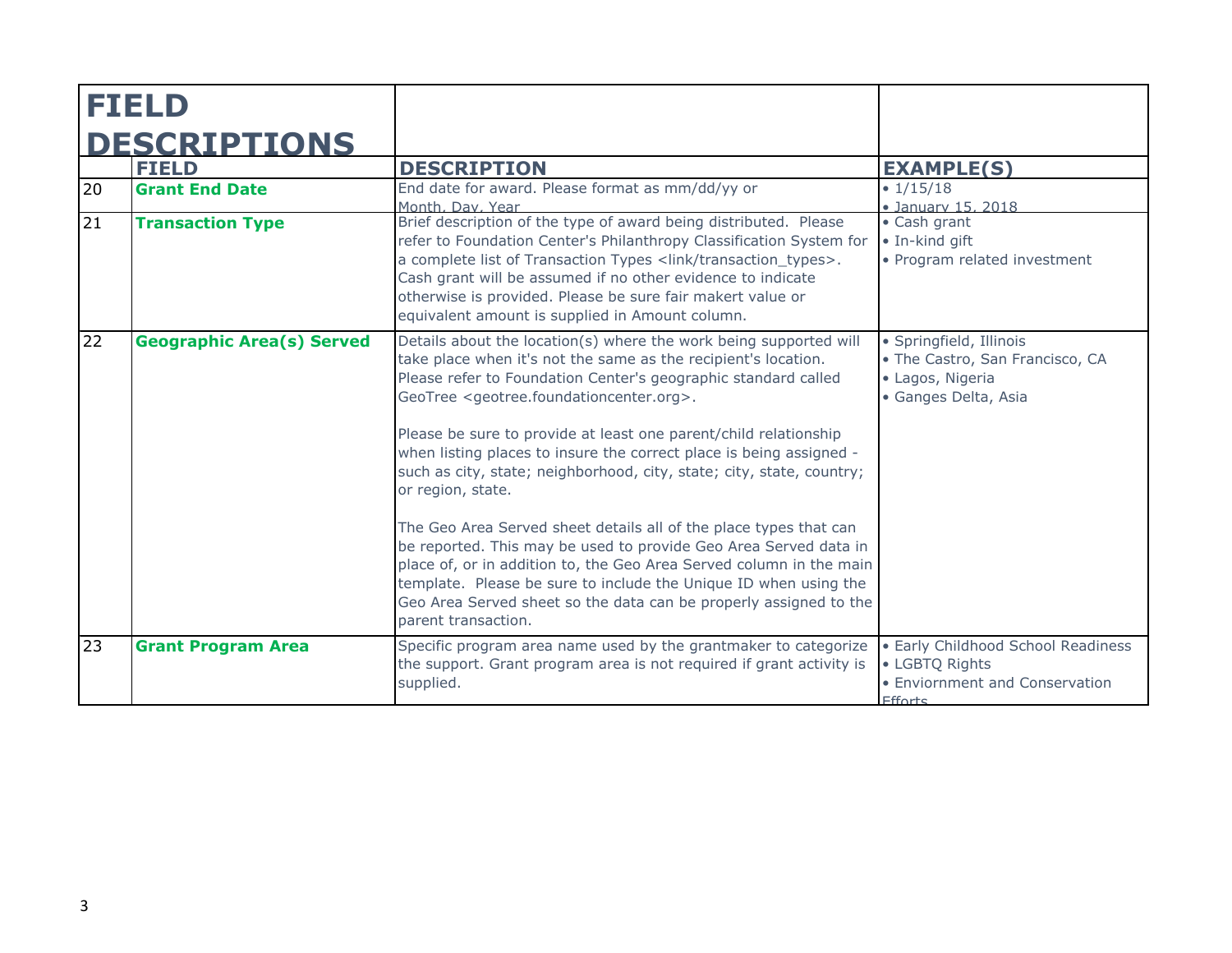|    | <b>DESCRIPTIONS</b><br><b>FIELD</b>                                                         | <b>DESCRIPTION</b>                                                                                                                                                                                                                                                                                                                                                                                                                                                                                                           | <b>EXAMPLE(S)</b>                                                                          |
|----|---------------------------------------------------------------------------------------------|------------------------------------------------------------------------------------------------------------------------------------------------------------------------------------------------------------------------------------------------------------------------------------------------------------------------------------------------------------------------------------------------------------------------------------------------------------------------------------------------------------------------------|--------------------------------------------------------------------------------------------|
| 24 | Grant<br>Subject(s)/Activities(s)                                                           | Specific subjects or activities used by the grantmaker to categorize $\cdot \cdot$ Elementary education<br>the<br>support. If possible, when assigning multiple codes, please list<br>codes in order of priority.<br>Please separate multiple terms with a semicolon (;). When                                                                                                                                                                                                                                               | • Food sovereignty; Community and<br>economic development<br>· Science/Technology/Robotics |
|    |                                                                                             | providing a string of codes in a hierarchy, please separate levels<br>using a forward slash (/). Consider using the Foundation Center's<br>Taxonomy: http://taxonomy.foundationcenter.org/subjects. When<br>using the Center's taxonomy there is no need to provide the<br>hierarchy string; please provide the lowest level child term that is<br>applicable                                                                                                                                                                |                                                                                            |
| 25 | <b>Grant</b><br><b>Population Group(s) Served</b>                                           | Specific population group(s) served or being targeted by the<br>support. Groups may be identified by gender, age, race and<br>ethnicity and other indicators. Please separate multiple terms with<br>a semicolon (;). When providing a string of codes in a group,<br>please separate terms using a forward slash (/). Please refer to the<br>Foundation Center's Population Served taxonomy:<br>http://taxonomy.foundationcenter.org/population-groups. When<br>using the Center's taxonomy there is no need to provide the | • Victims of crime and abuse<br>• Teens; Preteens<br>• Male, Adults/Hispanic/Immigrants    |
| 26 | <b>Grant</b><br><b>Support Strategy(ies)</b><br>(Formerly called Type of<br><b>Support)</b> | Overarching approach, methodology or potential outcome of the<br>work and programs being supported. Please refer to the<br>Foundation Center's Support Strategies taxonomy:<br>http://taxonomy.foundationcenter.org/support_strategies                                                                                                                                                                                                                                                                                       | • General support<br>• Program support<br>• Convenings<br>· Systems reform                 |
| 27 | <b>Recipient Organization Type</b>                                                          | Legal status and or primary function of organization. Please refer<br>to the http://taxonomy.foundationcenter.org/organization-type                                                                                                                                                                                                                                                                                                                                                                                          | • Community foundation<br>• Public charity<br>• Religious place of worship                 |
| 28 | <b>Recipient Mission Statement</b>                                                          | Recipient Statement of Purpose or Mission Statement of the<br>recipient.                                                                                                                                                                                                                                                                                                                                                                                                                                                     |                                                                                            |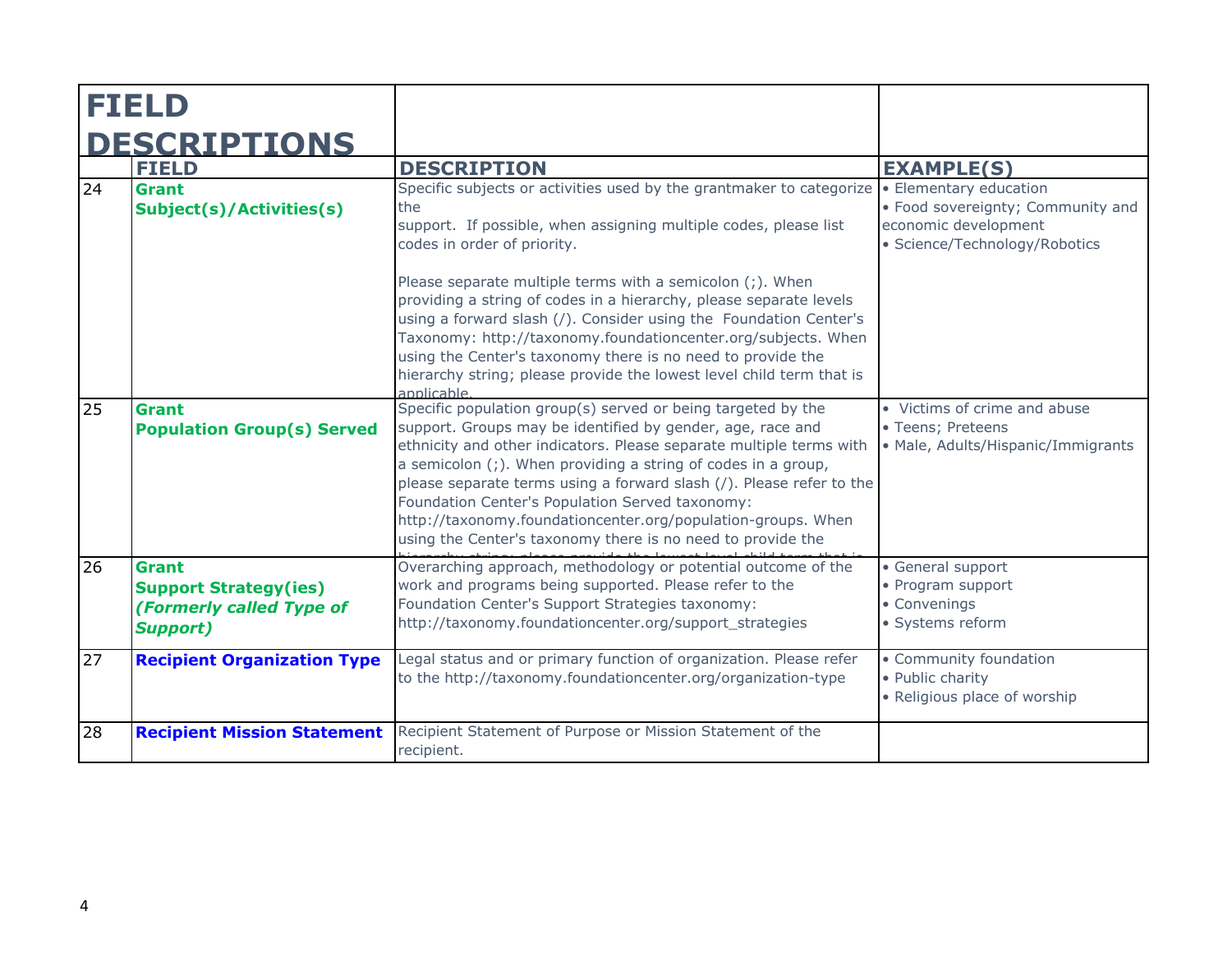|                       | <b>FIELD</b>                                                                            |                                                                                                                                                                                                                                                                                                                                                                                                                                                                                             |                                                              |
|-----------------------|-----------------------------------------------------------------------------------------|---------------------------------------------------------------------------------------------------------------------------------------------------------------------------------------------------------------------------------------------------------------------------------------------------------------------------------------------------------------------------------------------------------------------------------------------------------------------------------------------|--------------------------------------------------------------|
|                       | <b>DESCRIPTIONS</b>                                                                     |                                                                                                                                                                                                                                                                                                                                                                                                                                                                                             |                                                              |
|                       | <b>FIELD</b>                                                                            | <b>DESCRIPTION</b>                                                                                                                                                                                                                                                                                                                                                                                                                                                                          | <b>EXAMPLE(S)</b>                                            |
| 29                    | <b>Recipient</b><br><b>Subject(s)/Activities(s)</b>                                     | Specific field(s) of activity or primary subject terms used to<br>categorize the recipient. If possible, when assigning multiple<br>codes, please list codes in order of priority.                                                                                                                                                                                                                                                                                                          | Higher education, university                                 |
|                       |                                                                                         | Please separate multiple terms with a semicolon (;). When<br>providing a string of codes in a hierarchy, please separate levels<br>using a forward slash (/). Consider using the Foundation Center's<br>Taxonomy: http://taxonomy.foundationcenter.org/subjects. When<br>using the Center's taxonomy there is no need to provide the<br>hierarchy string; please provide the lowest level child term that is                                                                                |                                                              |
| 30                    | <b>Recipient</b><br><b>Population Group(s) Served</b>                                   | Primary population group(s) served by the recipient as part of their Young adults<br>ongoing mission. Groups may be identified by gender, age, race<br>and ethnicity and other indicators. Please separate multiple terms<br>with a semicolon $($ ; $)$ . When providing a string of codes in a group,<br>please separate terms using a forward slash (/). Please refer to the<br>Foundation Center's Population Served taxonomy:<br>http://taxonomy.foundationcenter.org/population-groups |                                                              |
| 31                    | <b>Recipient</b><br><b>Strategy(ies)</b>                                                | Overarching approach, methodology and intended outcomes of the<br>recipient's work and programs. Please refer to the Foundation<br>Center's Support Strategies taxonomy:<br>http://taxonomy.foundationcenter.org/support strategies                                                                                                                                                                                                                                                         | • Art exhibitions<br>• Advocacy<br>• Research and evaluation |
| 32                    | <b>Recipient URL</b>                                                                    | Recipient web address preferably hypelinked                                                                                                                                                                                                                                                                                                                                                                                                                                                 | www.foundationcenter.org                                     |
| $\overline{33}$       | <b>Recipient Telephone</b>                                                              | Recipient telephone number                                                                                                                                                                                                                                                                                                                                                                                                                                                                  | +234 803 365 2200                                            |
| $\overline{34}$       | <b>Recipient E-mail Address</b>                                                         | Email address for recipient associated with grant                                                                                                                                                                                                                                                                                                                                                                                                                                           | jeannine@foundationcenter.org                                |
| $\overline{35}$       | <b>AKA</b>                                                                              | Recipient may be Also Known As another name                                                                                                                                                                                                                                                                                                                                                                                                                                                 |                                                              |
| $\overline{36}$       | <b>DBA</b>                                                                              | Recipient may Be Doing Business As another name                                                                                                                                                                                                                                                                                                                                                                                                                                             |                                                              |
| 37                    | <b>FKA</b>                                                                              | Recipient may be Formerly Known As another name                                                                                                                                                                                                                                                                                                                                                                                                                                             |                                                              |
| $\overline{38}$<br>39 | <b>Recipient 2nd Address</b><br><b>Recipient's 3rd Party ID -</b><br><b>Description</b> | Secondary Recipient address<br>Name of third party supplying the additional unique identifier                                                                                                                                                                                                                                                                                                                                                                                               | Bridge ID                                                    |
| 40                    | <b>Recipient's 3rd Party ID</b>                                                         | ID number supplied by the party listed above                                                                                                                                                                                                                                                                                                                                                                                                                                                | BR-123456                                                    |